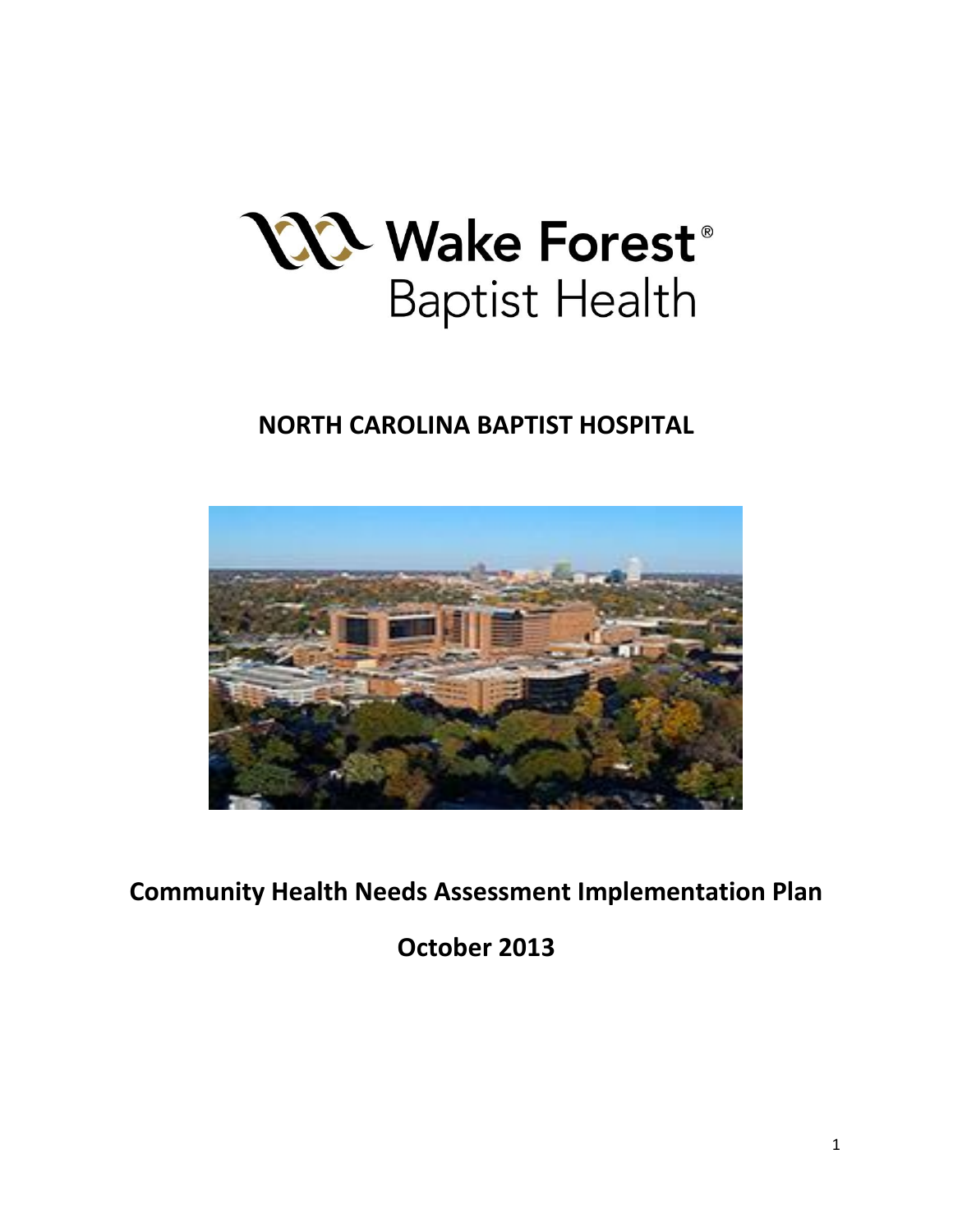## **Background**

North Carolina Baptist Hospital (NCBH) is committed to understanding, anticipating, assessing, and addressing the healthcare needs of the communities it serves. With a mutual interest in the health and well-being of residents, a collaborative community health needs assessment was conducted in Forsyth County, North Carolina from February 2011 to March 2012. The community health needs assessment (CHNA) represented a comprehensive community-wide process with a wide range of public and private partners such as the Forsyth County Department of Health, Forsyth Medical Center, Forsyth Futures, educational institutions, health professionals, local government officials, human service organizations, and faith-based organizations. Their common goal was to evaluate the community's health and social needs. NCBH's CHNA was completed and approved by the Board as of June 30, 2013.

The results of the county's varied data collection methodologies, including a community opinion survey of Forsyth county residents, focus groups of vulnerable populations, and key informant interview of community leaders which resulted in an overall assessment of the needs of Forsyth County residents. The community's health needs identified through the assessment include the following: (1) Physical Activity & Nutrition; (2) Chronic Disease Prevention & Management; (3) Maternal & Infant Health; (4) Social Determinants of Health; (5) Access to Care; (6) Mental Health; and (7) Substance Abuse Prevention**. NCBH prioritized the following four significant community health needs for its current CHNA based on internal strategic priorities: (1) Physical Activity & Nutrition; (2) Chronic Disease Prevention & Management; (3) Access to Care; and (4) Behavioral/ Mental Health**.

## **Implementation Plan**

The CHNA implementation strategy is intended to serve as a roadmap for how the hospital plans to meet each prioritized health need. It will identify the programs and resources committed to each health need, identify any planned collaboration with other facilities or partners, report the anticipate goals for our strategies and actions and provide a plan for evaluating the results of such strategies and actions. Certain hospital departments (Strategic Planning, Faith and Health Ministries, and PR & Marketing) will collaborate on the development of a common platform for tracking and measuring performance and identify and the identification of new partners who will support the implementation strategies.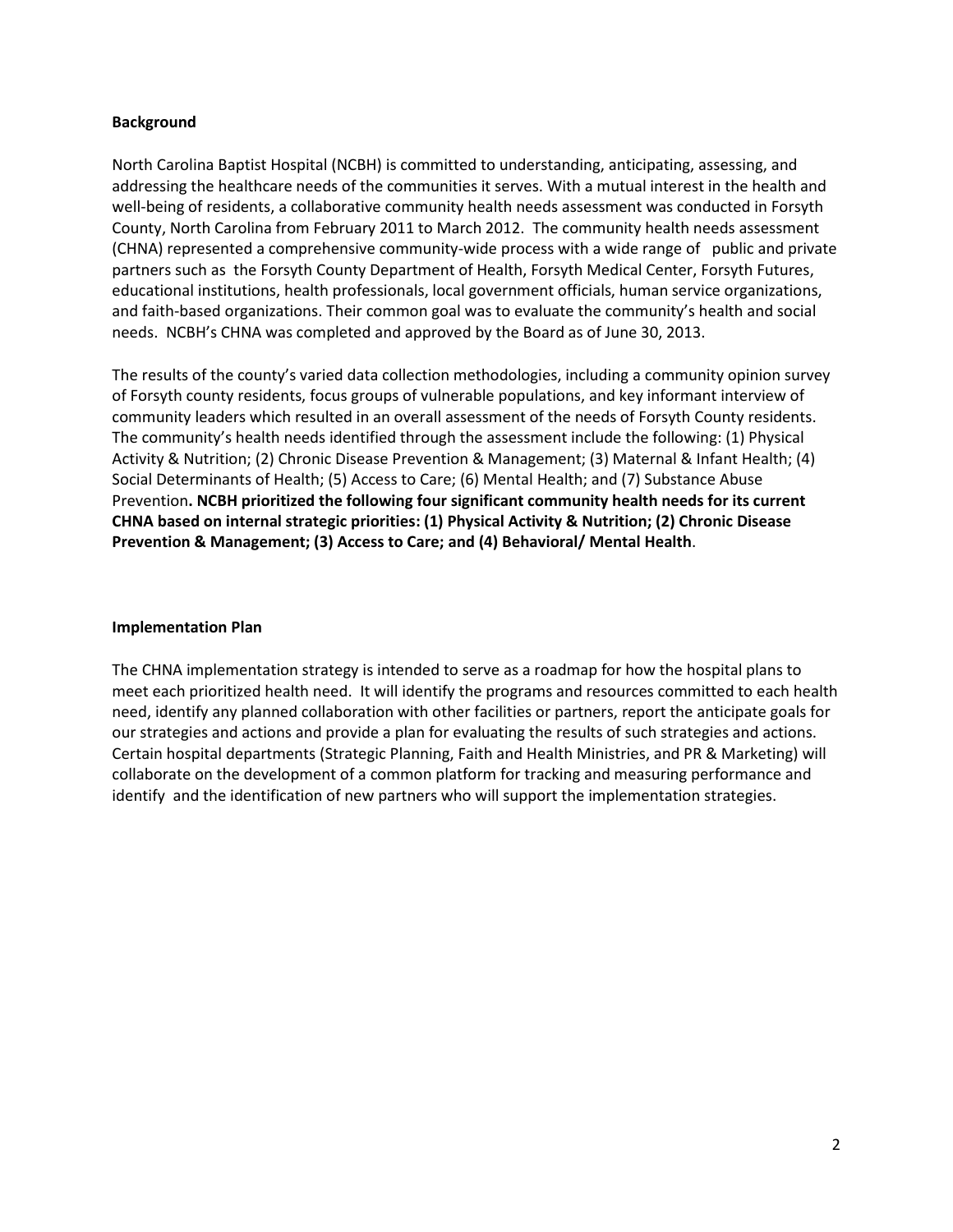# **A. How NCBH will address health needs**

The NCBH action plans outline the problems, strategies, activities and desired outcomes for each of the prioritized health needs identified in the CHNA. The action plans were developed through evaluation of NCBH programs and the U.S. Department of Health and Human Services "Healthy People 2020" topics. To determine anticipated impact, Healthy People 2020 objectives were reviewed and integrated into each priority area. As a leader committed to improving the nation's health, Healthy People's goal of achieving health equity and eliminating disparities aligns closely with NCBH's role in community health. (See Appendix 1 for Healthy People 2020 objectives that were evaluated.)

There is intentional overlap in efforts as many of the strategies and activities outlined in the action plans address risk factors associated with multiple disease groups. For example, strategies to promote healthy eating and physical activity will affect obesity as well as heart disease and diabetes. Further, we expect many of these strategies will closely align with the wellness plans of our community partners.

# **Priority 1: Physical Activity and Nutrition**

The Forsyth County Health Needs Assessment identified physical activity as the leading prioritized health need. Forsyth County reports 42% of adults meet physical recommendations versus the North Carolina target of 61%; in addition, local community feedback derived from the assessment process indicated that obesity is the top community concern especially as it relates to the pediatric population.

## **Programs, Resources and Intended Actions to Address Obesity Health Need**:

NCBH offers several programs to address the community's obesity needs, including Brenner FIT (Families in Training), a comprehensive pediatric weight management program founded on the principles of behavior change and family-centered care.

- Brenner FIT aims to improve the health of children in North Carolina and beyond and to date has served more than 500 children and their families (55% represent Medicaid and uninsured families). Brenner FIT is delivered by a multi-disciplinary team of health care professionals providing research-based care for children and families with weight problem. The team is comprised of pediatricians, behavioral counselors, dietitians, physical therapists, social workers, and exercise specialists.
- Best Health, the community wellness outreach program of WFBH, sponsors free cooking classes held throughout the year to the community at the WFBH Country Club Road Joslyn Diabetes Center test kitchen.
- Additionally, NCBH collaborates with various community partners to support nutrition and fitness programs throughout Forsyth County. These programs include:
	- o The Downtown Community Health garden which provides fresh fruits and vegetables to low income patients (1,500 lbs of food).
	- o Nutrition education at Downtown Health Plaza (DHP) for Medicaid and uninsured patients focusing on nutrition and healthy eating to support health, through co-located OB/Centering Pregnancy and WIC programs( 1,000 Centering patients; 100 diabetes patients; 280 high-risk pregnant women)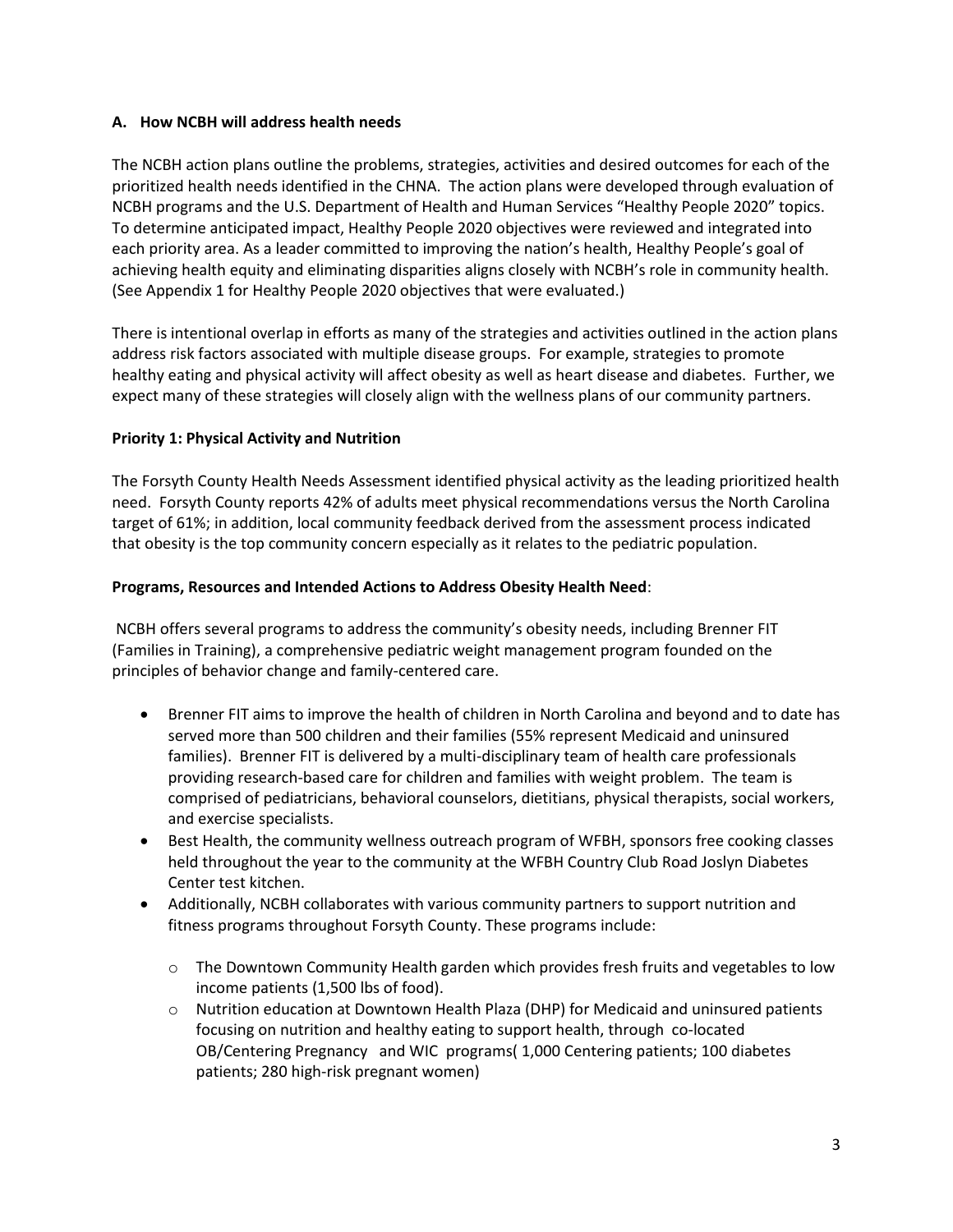- $\circ$  DHP Food Pantry provides free nutritious foods to approximately 10 families a week or approximately 500 families a year.
- o Free BMI community screenings to approximately 250 residents per year.
- o Sponsorship of a work-site placed farmer's market to increase fresh fruits/vegetables availability to hospital employees.
- o Support of healthy lifestyle programs for NCBH employees (12,000+ employees) through Action Health which offer weekly education meetings, individual fitness and nutrition assessments along with free membership to the Fitness Center at Comp Rehab at a very low cost with some scholarships available.
- o NCBH also participates in the Forsyth County Community Preventive Services Task Force- Be Health Coalition focusing on obesity. All programs and partnerships are intended to increase access to healthy food, decrease weight and lower overall health risk factors.

| Goal |                                                                                                                    |
|------|--------------------------------------------------------------------------------------------------------------------|
|      | Heighten awareness of nutrition and healthy lifestyle choices for uninsured and Medicaid<br>patients and families. |

#### **Anticipated Impact**

- Increase the number of children and families that understand body mass index and weight guidelines.
- Increase the number of families that understand healthy food choices, incorporating increased numbers of fruits and vegetables.

**Priority Population**

 $\boxtimes$  Broader Community  $\boxtimes$  Vulnerable Population

| <b>Specific Action</b>                                                                   | <b>Annual</b><br><b>Baseline</b> | Growth<br><b>Target</b> | <b>Intervention</b><br><b>Strategies</b>                                          | <b>Tactics</b>                                                | <b>Collaborative</b><br><b>Partners</b> |
|------------------------------------------------------------------------------------------|----------------------------------|-------------------------|-----------------------------------------------------------------------------------|---------------------------------------------------------------|-----------------------------------------|
| Share the Care<br>Health Fair-Body<br>mass index (BMI)<br>community<br>screenings at DHP | 250 persons                      | 10%                     | 1.1 Increase<br>number of<br>participants in<br><b>BMI</b> screenings             | 1.1.1 Identify<br>new locations<br>to offer BMI<br>screenings | Forsyth<br>County Health<br>Department  |
| DHP - nutrition<br>education for<br>Medicaid and<br>uninsured patients                   | 250 persons                      | 5%                      | 2.1 Increase<br>number of<br>participants in<br>nutrition<br>education<br>classes | 2.1.1 Identify<br>new<br>community<br>partnerships            |                                         |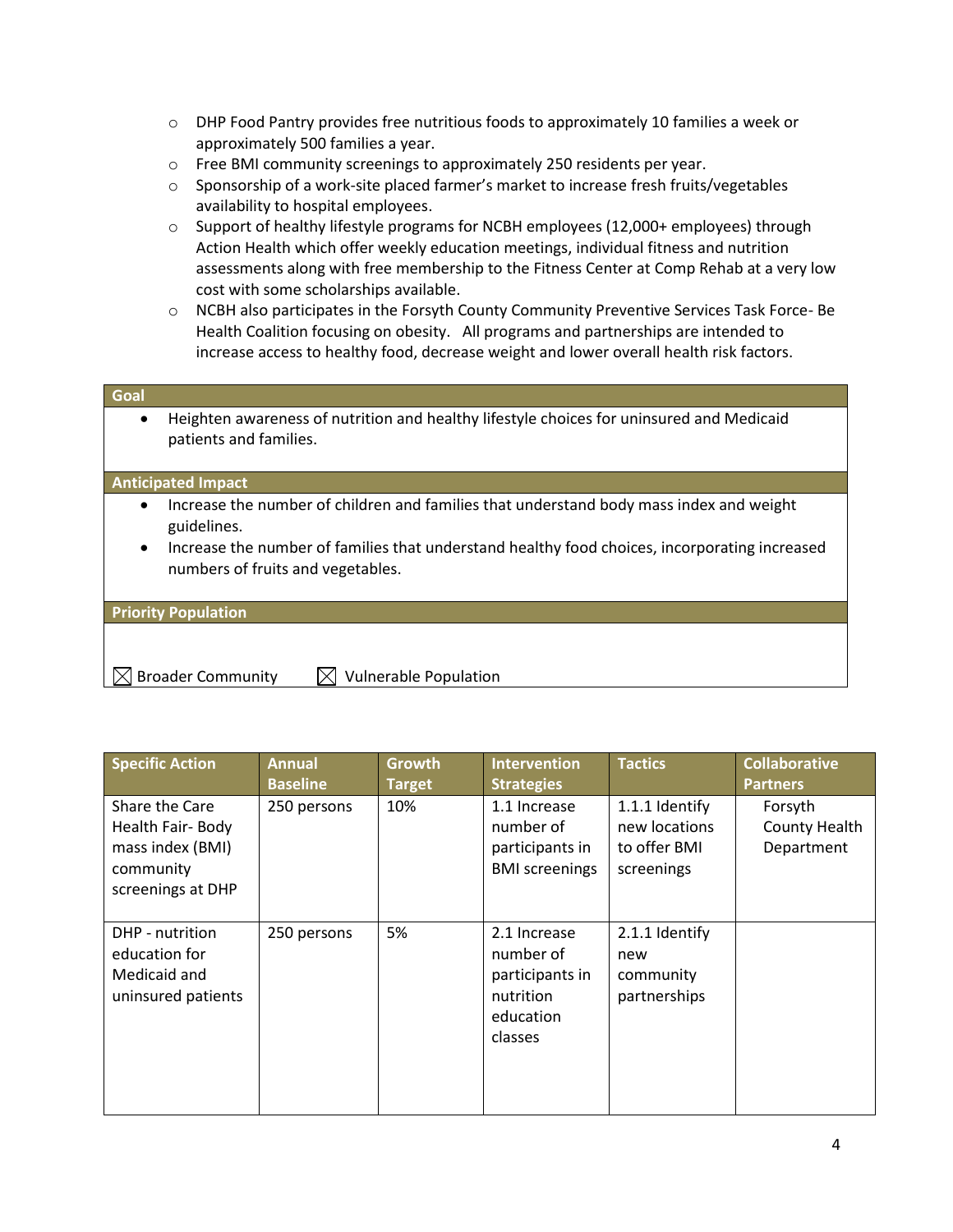| <b>Brenner FIT</b><br>program<br>enrollment of<br>families including<br>Medicaid and<br>uninsured                                    | 150 new<br>families per<br>year (approx.<br>600<br>participants) | 20%                                      | 3.1 Increase<br>number of<br>children and<br>family<br>members<br>participating in<br><b>BrennerFit</b> | 3.1.1 Increase<br>family<br>participation                                            | 1. YMCA                              |
|--------------------------------------------------------------------------------------------------------------------------------------|------------------------------------------------------------------|------------------------------------------|---------------------------------------------------------------------------------------------------------|--------------------------------------------------------------------------------------|--------------------------------------|
| <b>Brenner FIT</b><br>Community<br>Outreach                                                                                          | 8,665<br>participants                                            | 10%                                      | 4.1 Increase<br>the number of<br>families that                                                          | 4.1.1 Continue<br>outreach at<br>over 100+                                           | 1. YMCA<br>2. NW AHEC                |
|                                                                                                                                      |                                                                  |                                          | receive<br>information on<br>childhood<br>obesity,<br>nutrition and<br>exercise in the<br>community     | community<br>sites/programs                                                          | 3. Forsyth-<br><b>County Schools</b> |
| Best Health -free<br>community wide<br>Cooking Classes for<br>cardiology/heart<br>health<br>*held at Country<br>Club clinic location | 7 classes (136<br>participants)                                  | 10 classes<br>(up to 22<br>participants) | 5.1 Increase<br>number of<br>community<br>members<br>receiving<br>healthy<br>cooking classes            | 5.1.1 Increase<br>community<br>awareness of<br>free classes                          |                                      |
| Best Health - free<br>community<br>exercise events<br>(yoga, resistance<br>band classes, abs<br>classes, zumba)                      | 20 events<br>(120)<br>attendees)                                 | 25 events                                | 6.1 Increase<br>number of<br>community<br>members<br>receiving free<br>exercise classes                 | 6.1.1 Increase<br>community<br>awareness of<br>free<br>community<br>exercise classes |                                      |

**Evaluation Plan:** NCBH will accurately track screening data through Lyon Software (CBISA) and monitor class enrollment and completion rates for programs offered through Best Health, Downtown Health Plaza and BrennerFit. Impact will be measured based on above growth target, as compared to baseline statistics.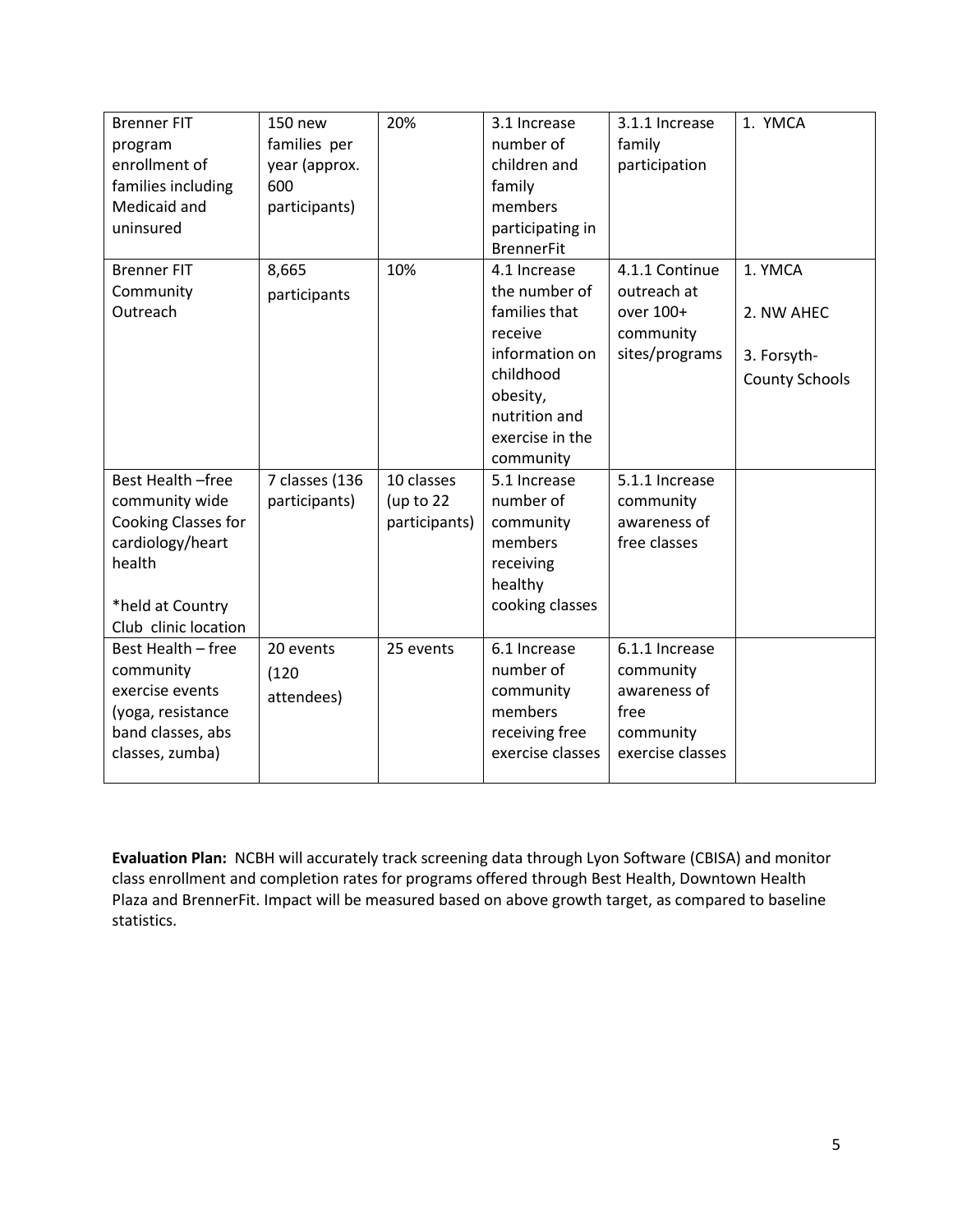## **Priority 2: Chronic Disease Prevention and Management-Diabetes**

Between 2006-2010, Diabetes ranked seventh ( $7<sup>th</sup>$ ) in leading causes of death in Forsyth County. Further research reveals it is the  $4<sup>th</sup>$  leading cause of death for the non-white population of Forsyth County and that the African American population has a much higher mortality rate for diabetes with a ratio of 1:3.3.

## **Programs, Resources and Intended Actions to Address Diabetes Health Need:**

NCBH offers community based services including a diabetes education group at Downtown Health Plaza as well as glucose screenings. Additionally, the NCBH Joslin Diabetes Center provides coordinated care for diabetes patients offering the convenience of all patient appointments in one setting- an endocrinologist, an ophthalmologist, a podiatrist and a diabetes educator work together in one location to treat and develop the patient care plan. All of the aforementioned programs are intended to increase awareness of diabetes, provide prevention and management techniques and support patients in their diagnosis. NCBH works in conjunction with the Jerry Long Family YMCA to support their diabetes prevention program, which assesses pre-diabetes and provides a 16 week course, with nutrition, exercise and coaching to reduce risk factors associated with the onset of diabetes.

| Goal                                                                                                                                                                                                     |                                                                                                                                 |  |  |  |
|----------------------------------------------------------------------------------------------------------------------------------------------------------------------------------------------------------|---------------------------------------------------------------------------------------------------------------------------------|--|--|--|
| $\bullet$                                                                                                                                                                                                | Increase awareness of diabetes risk factors and provide educational resources and tools to<br>prevent and manage the condition. |  |  |  |
|                                                                                                                                                                                                          | <b>Anticipated Impact</b>                                                                                                       |  |  |  |
| Increase the number of persons with diabetes whose condition has been diagnosed.<br>$\bullet$<br>Increase the number of persons with newly diagnosed diabetes who receive formal education.<br>$\bullet$ |                                                                                                                                 |  |  |  |
|                                                                                                                                                                                                          | <b>Priority Population</b>                                                                                                      |  |  |  |
|                                                                                                                                                                                                          | <b>Broader Community</b><br><b>Vulnerable Population</b>                                                                        |  |  |  |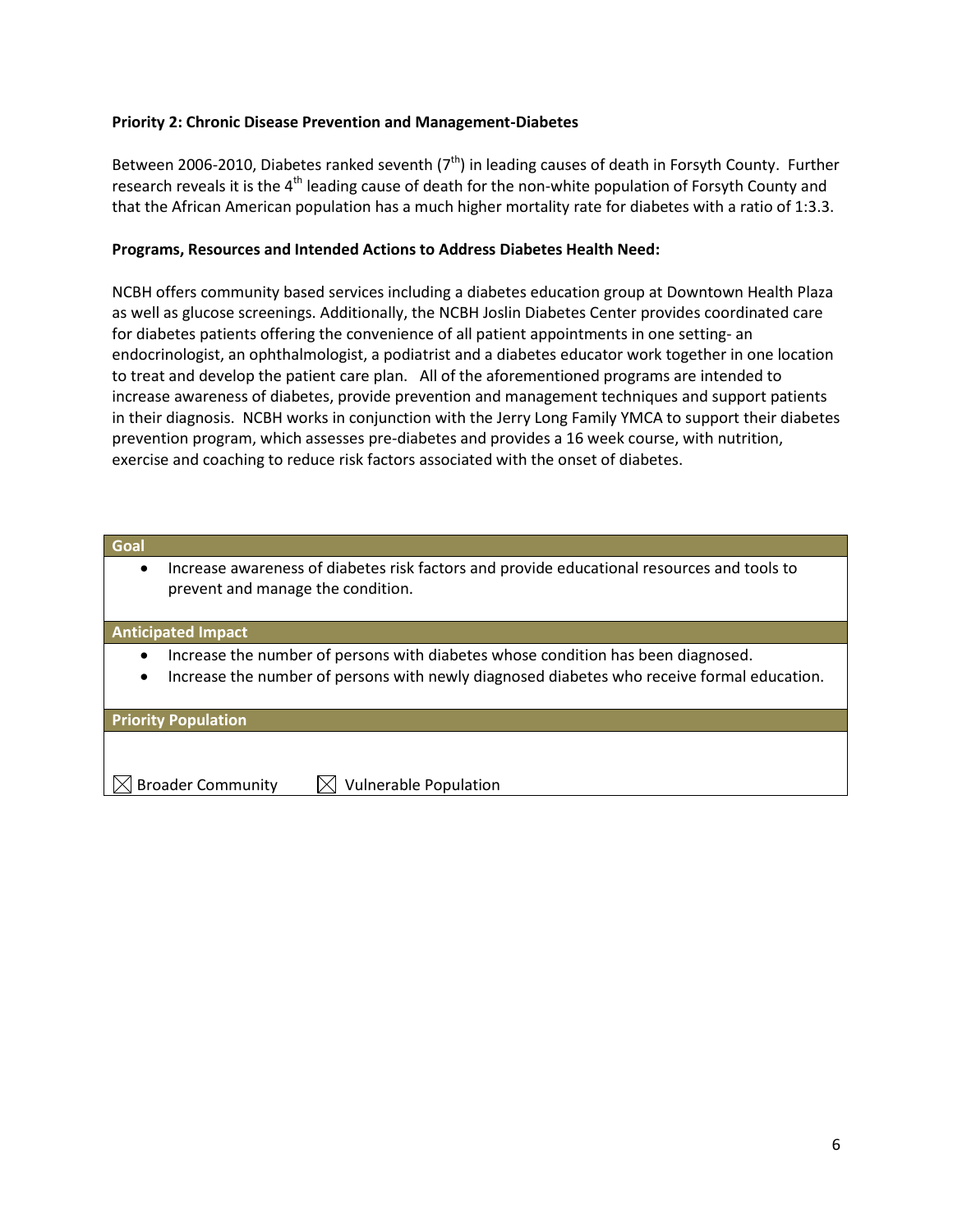| <b>Specific Action</b>                                                                                                        | <b>Baseline</b>   | %<br>Growth<br><b>Target</b> | <b>Intervention</b><br><b>Strategies</b>                                                  | <b>Tactics</b>                                                                                                  | <b>Collaborative</b><br><b>Partners</b>                                                    |
|-------------------------------------------------------------------------------------------------------------------------------|-------------------|------------------------------|-------------------------------------------------------------------------------------------|-----------------------------------------------------------------------------------------------------------------|--------------------------------------------------------------------------------------------|
| Best Health and<br>DHP Share the<br>Care Health<br>screening-<br>Community<br>glucose/A1c<br>screenings                       | 300<br>persons    | 10%                          | 1.1 Increase number<br>of participants in<br>screenings                                   | 1.1.1 Targeted<br>outreach to high<br>risk populations                                                          | 1. Wake<br>Forest<br>School of<br>Medicine<br>2. Forsyth<br>County<br>Health<br>Department |
| Community<br>diabetes<br>education at<br><b>Joslin Diabetes</b><br>Center and<br>Downtown<br><b>Health Plaza</b>              | 125<br>patients   | 10%                          | 2.1 Increase number<br>of DHP patient<br>participants in<br>diabetes education<br>classes | 2.1.1<br>Automatically<br>enroll newly<br>diagnosed<br>diabetes patients<br>into formal<br>education<br>program |                                                                                            |
| <b>Best Health</b><br><b>Diabetes</b><br>prevention free<br>community<br>classes at<br><b>Country Club</b><br>clinic location | 3 classes<br>(30) | 10%                          | 3.1 Increase number<br>of community<br>members in diabetes<br>education classes           | 3.1.1 Increase<br>community<br>awareness of free<br>community<br>diabetes<br>education classes                  |                                                                                            |

**Evaluation Plan:** NCBH will accurately track screening data through Lyon Software (CBISA) and monitor class enrollment and completion rates for programs offered at the Joslin Diabetes center and Downtown Health Plans. Impact will be measured based on above growth target, as compared to baseline statistics.

## **Priority 2: Chronic Disease Prevention and Management-Heart Disease**

Cardiovascular disease, commonly called heart disease, refers to a group of heart conditions and is the second leading cause of death in Forsyth County, NC.

**Programs, Resources and Intended Actions to Address Heart Disease Health Need:** NCBH currently offers heart risk assessments, vascular screenings, and cardiac education that are designed to increase the community's awareness of risk factors, prevent unnecessary cardiac related problems, and connect individuals to prevention and management services. These activities will continue to be provided through NCBH's Heart Center, Best Health, and Action Health initiatives for employer groups, and civic organizations. NCBH will also work to ensure that current and future programming is targeting the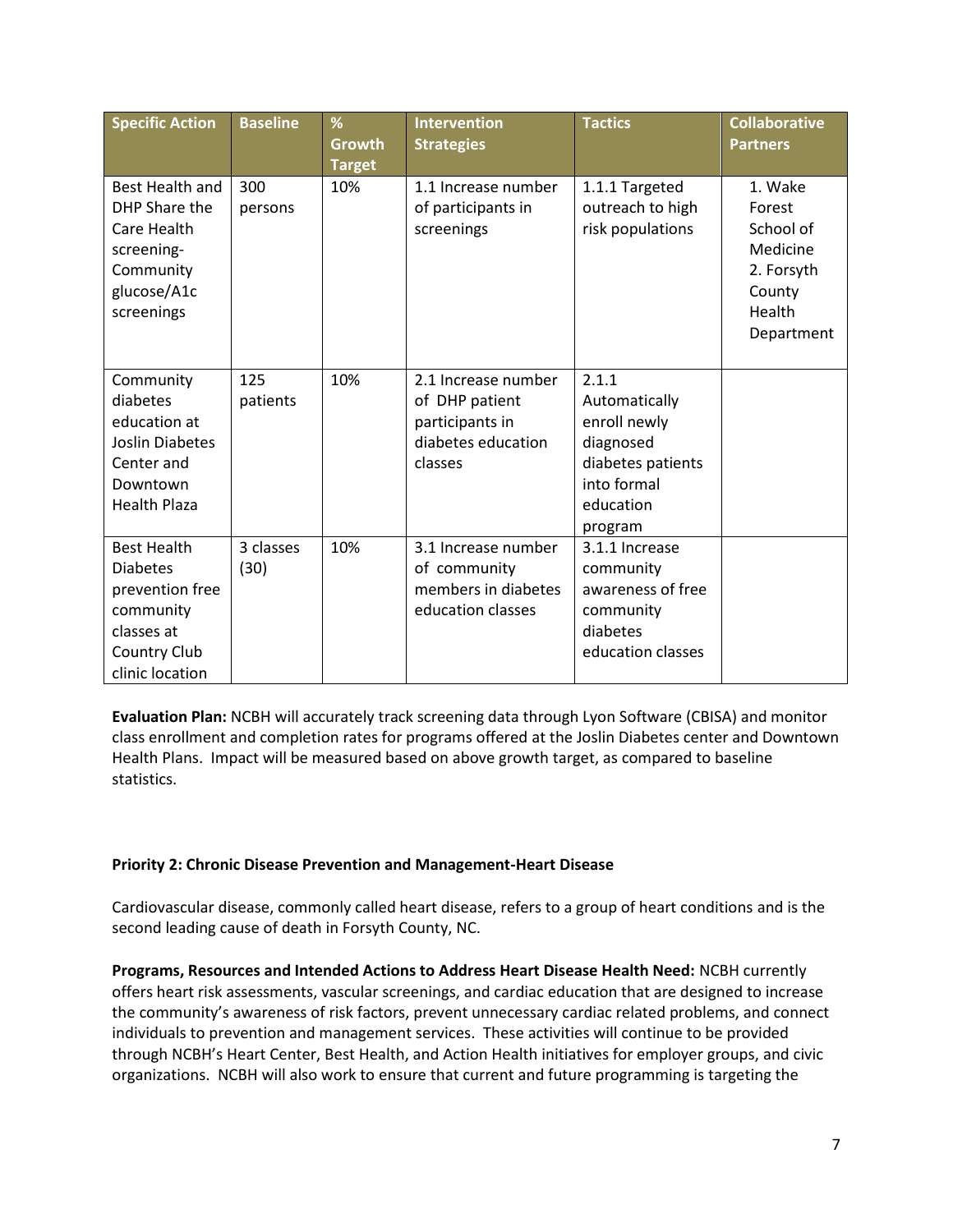highest risk patients with more attention given to key geographical areas and community sites that represent a higher prevalence of patients and residents.

- Continue to provide heart and stroke *lunch and learns* to educate the public on signs, symptoms, prevention and treatment of heart attacks and stroke.
- Continue to sponsor heart-related screenings each year including: free EKG screenings, Heart Health talks, free community CPR classes, and heart and stroke prevention classes at health fairs and county government worksites.
- Continue to be a proactive participant in Forsyth County YMCA Health Fairs.

| Goal      |                                                                                                                                                                                 |
|-----------|---------------------------------------------------------------------------------------------------------------------------------------------------------------------------------|
| $\bullet$ | Increase the awareness of heart disease risk factors and provide subsequent education for<br>prevention.                                                                        |
|           | <b>Anticipated Impact</b>                                                                                                                                                       |
| $\bullet$ | Increase the number of adults who have had a comprehensive biometric risk assessment within<br>the preceding 5 years.                                                           |
| $\bullet$ | Increase the number of adults with abnormal biometric levels who have been advised by a<br>healthcare provider regarding a healthy diet, physical activity, and weight control. |
|           | <b>Priority Population</b>                                                                                                                                                      |

Broader Community  $\Box$  Vulnerable Population

| <b>Specific Action</b>                                                                                                           | <b>Baseline</b>              | Growth<br><b>Target</b> | <b>Intervention</b><br><b>Strategies</b>                                  | <b>Tactics</b>                                                    | <b>Collaborative</b><br><b>Partners</b> |
|----------------------------------------------------------------------------------------------------------------------------------|------------------------------|-------------------------|---------------------------------------------------------------------------|-------------------------------------------------------------------|-----------------------------------------|
| Heart risk assessment<br>- EKG, blood<br>pressure, PAD,<br>Cholesterol/HDL                                                       | 440                          | 10%                     | 1.1 Increase<br>number of<br>participants in<br>heart risk<br>assessments | 1.1.1 Targeted<br>outreach to<br>high risk<br>populations         | WFBH Heart<br>Center                    |
| Community<br>education provided<br>by BEST Health<br>Heart classes<br>1)<br>Vascular Classes<br>2)<br>3)<br>Stroke<br>Prevention | 13 events<br>(190<br>persons | 10%                     | 3.1 Increase<br>awareness of<br>cardiac risk<br>factors                   | 3.1.1. Identify<br>new locations<br>to offer cardiac<br>education | 1. YMCA Health<br>Fair                  |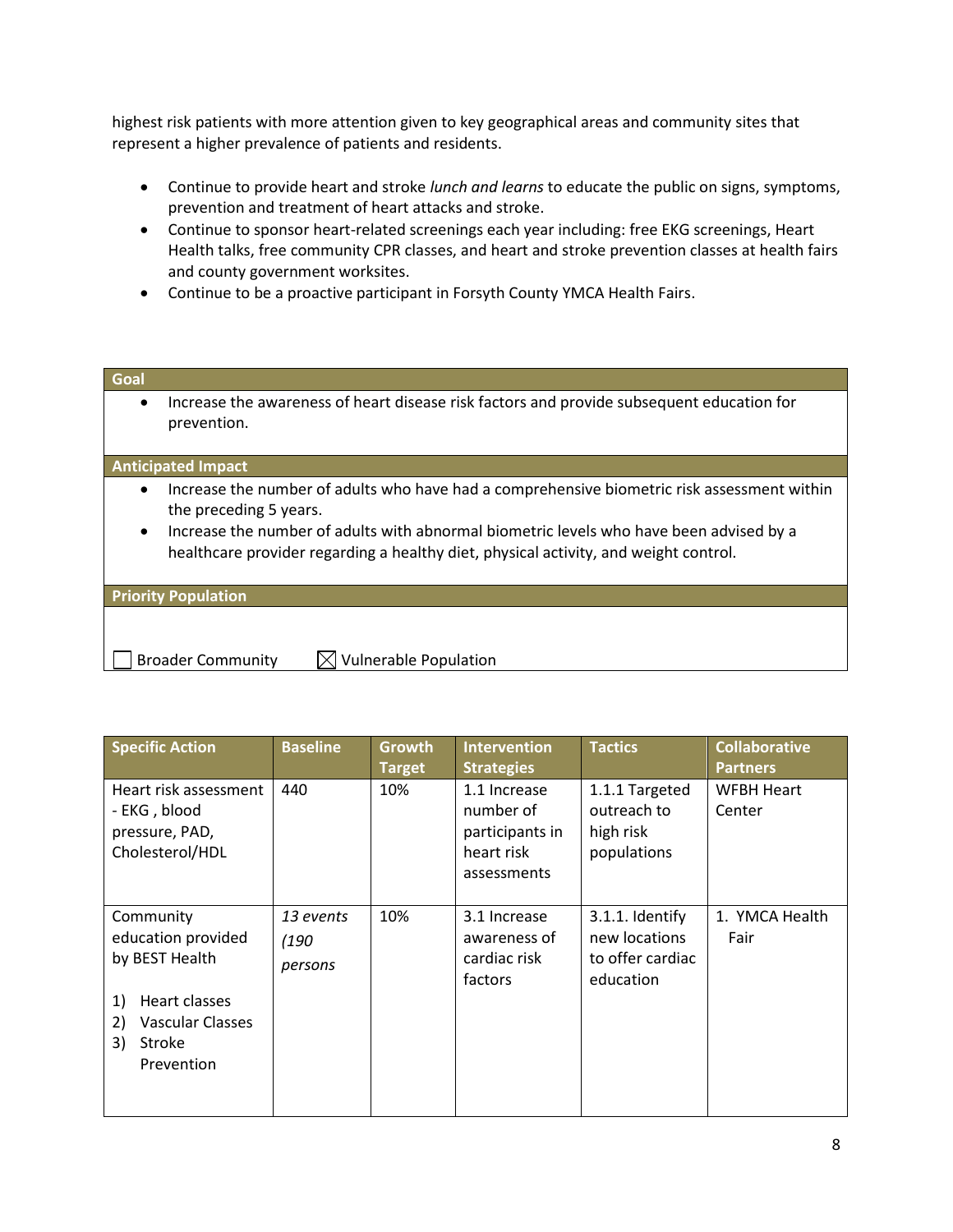| *Country Club      |  |  |  |
|--------------------|--|--|--|
| clinic, Clemmons   |  |  |  |
| Clinic, Brookridge |  |  |  |
| Retirement         |  |  |  |
| community,         |  |  |  |
| Arbor Acres        |  |  |  |
| community          |  |  |  |
|                    |  |  |  |
|                    |  |  |  |

**Evaluation Plan:** NCBH will accurately track screening data through Lyon Software (CBISA) and monitor class enrollment and completion rates for programs offered at both NCBH and community partner locations. Impact will be measured based on above growth target, as compared to baseline statistics.

## **Priority 2: Chronic Disease Prevention and Management- Cancer**

Cancer remains the leading cause of death for Forsyth County residents (NC Center for Health Statistics, 2011) and is the leading cause of death among all races. The burden of battling cancers within our community varies; with disparities clearly present (DHHS, 2011). For example, the adjusted death rate for prostate cancer is 7.6 for the Forsyth County white population versus 17.4 for the black population, which means that for every one white resident that dies from prostate cancer there are 2.3 black residents that die from prostate cancer.

**Programs, Resources and Intended Actions to Address Cancer Health Need:** NCBH will continue to provide the services outlined below:

- Continue to provide education on the hazards of smoking specific to lung cancer (as well as stroke and heart disease) though community outreach events such as "Share the Care" health fair, BestHealth and the Speakers Bureau.
- Continue to provide the annual free skin cancer screening in July of each year at the Country Club Dermatology clinic.
- Support Action Health's six week "Freedom from Smoking Class" for employees to encourage smoke free living.
- Support the development of new programs to help promote cancer prevention including NCBH's Inpatient Smoking Cessation initiative to eliminate tobacco use by patients, visitors, contractors, students, and employees.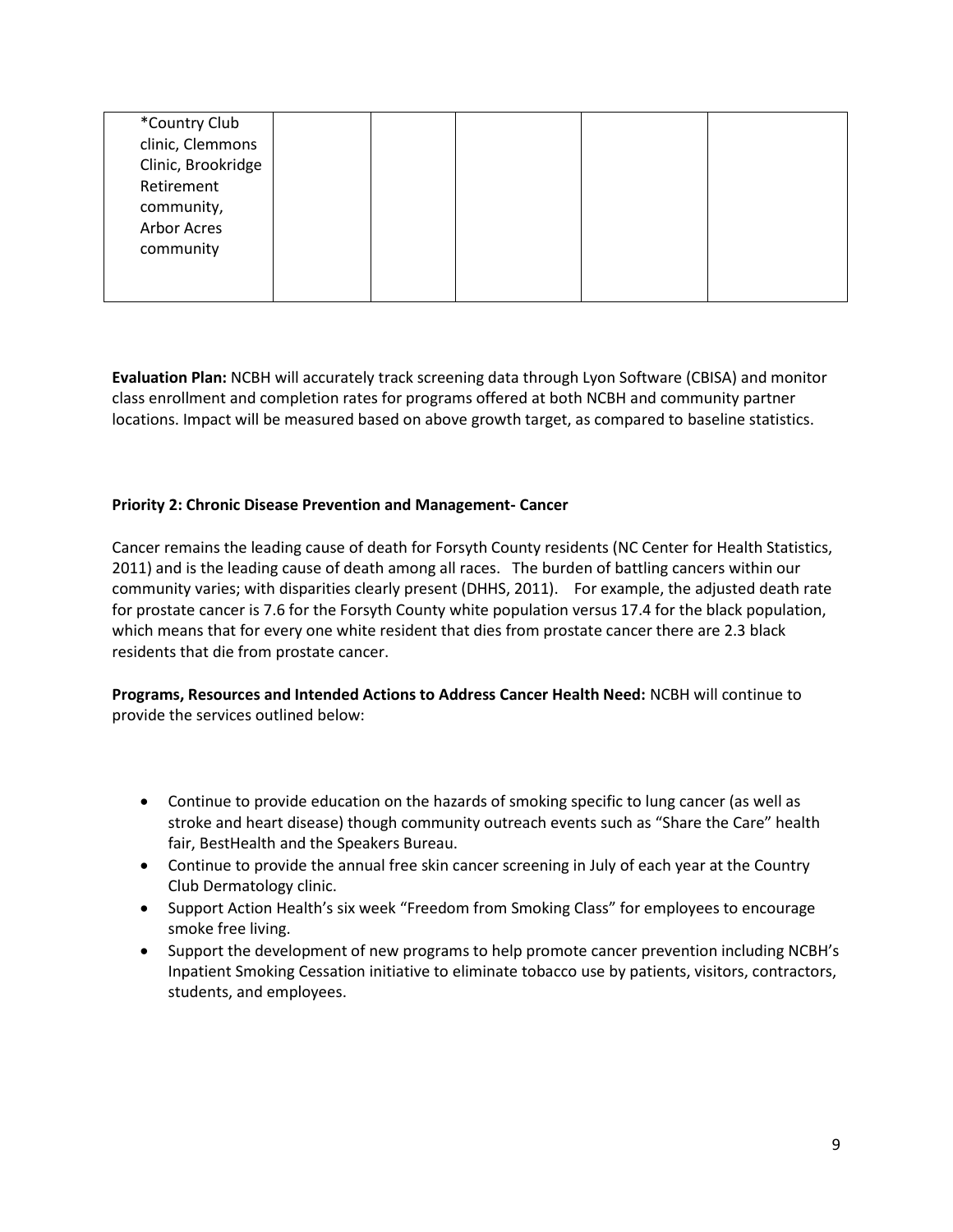## **2013-2014 Goal**

• Increase early detection and awareness in an attempt to reduce the number of stage 3 & 4 cancer diagnosis.

#### **Anticipated Impact**

- Increase the number of uninsured/underinsured women who receive a breast cancer screening based on the most recent guidelines.
- Increase the number of men who have discussed with their healthcare provider whether to have a prostate-specific antigen (PSA) test to screen for prostate cancer.

## **Priority Population**

Broader Community  $\Box$  Vulnerable Population

| <b>Specific Action</b>                                                                          | <b>Baseline</b>     | %<br><b>Growth</b><br><b>Target</b> | <b>Intervention</b><br><b>Strategies</b>                                               | <b>Tactics</b>                                                                                                                                          | <b>Collaborative</b><br><b>Partners</b>                                             |
|-------------------------------------------------------------------------------------------------|---------------------|-------------------------------------|----------------------------------------------------------------------------------------|---------------------------------------------------------------------------------------------------------------------------------------------------------|-------------------------------------------------------------------------------------|
| Conduct annual<br>community skin<br>cancer screening at<br>Country Club<br>Dermatology Clinic   | 250<br>participants | 25%                                 | 1.1 Increase<br>number of<br>participants<br>attending skin<br>cancer<br>screenings    | 1.1.1<br>Targeted<br>outreach to<br>high risk<br>populations<br>*Will send<br>documentati<br>on to the City<br>of Winston<br>Salem for all<br>employees | 1. American<br>Academy of<br>Dermatology<br>2. Non-affiliated<br>Wake<br>physicians |
| <b>Conduct Breast and</b><br><b>Cervical Cancer</b><br>Screenings at<br>DHP (all uninsured)     | 160                 | 10%                                 | 2.1 Increase<br>number of<br>participants in<br>cancer<br>screenings                   | 2.1.1.<br>Targeted<br>outreach to<br>uninsured<br>population                                                                                            | Forsyth<br>1.<br>County<br>Health<br>Department                                     |
| <b>Best Health</b><br>Community<br><b>Education classes for</b><br>cancer prevention -<br>-skin | 7 classes<br>(200)  | 10<br>classes                       | 3.1 Increase<br>number of<br>community<br>members in<br>attending<br>education classes | 3.1.1<br>Increase<br>community<br>awareness of<br>free annual                                                                                           |                                                                                     |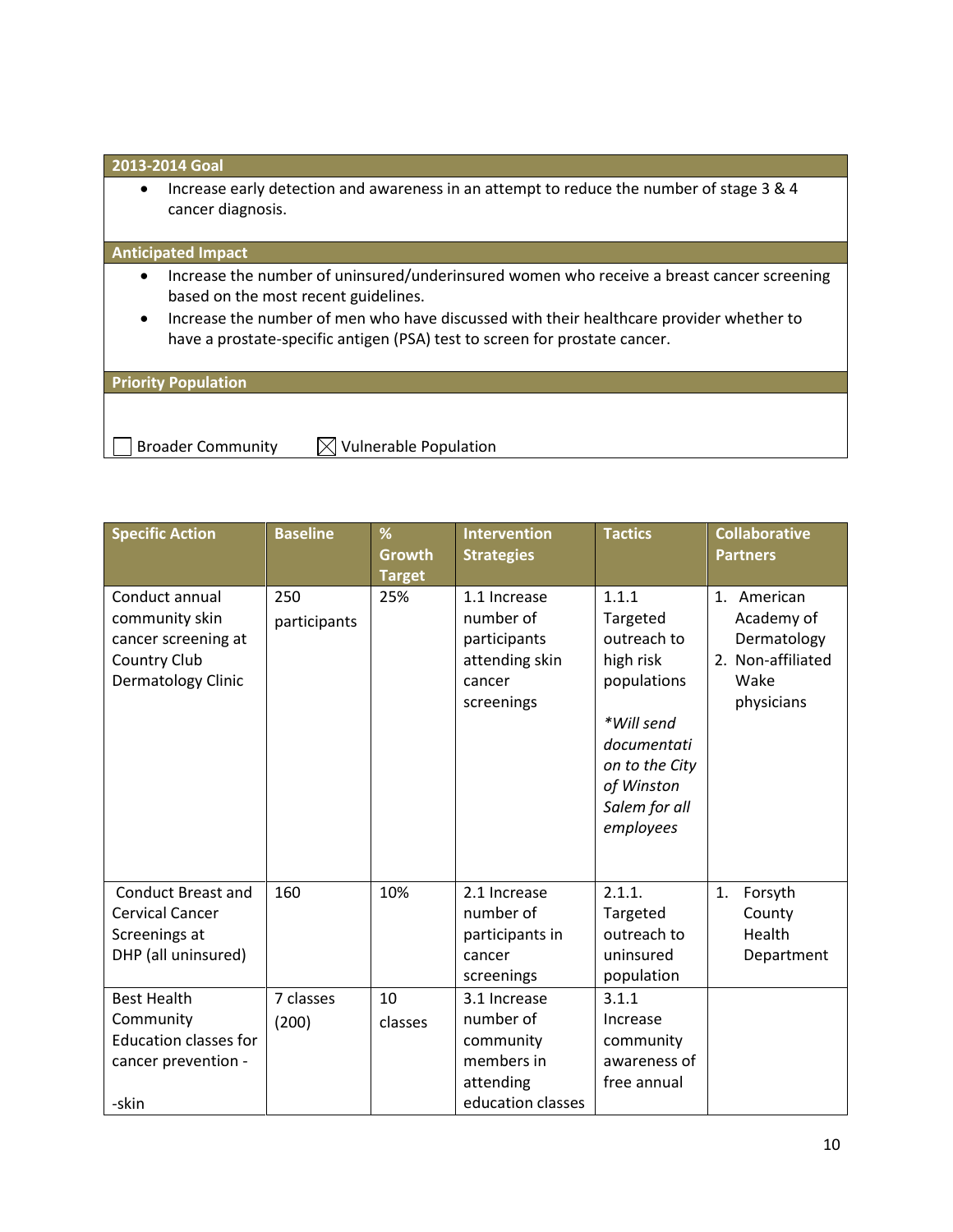| cancer/prevention<br>seminars |  | screening-  |  |
|-------------------------------|--|-------------|--|
|                               |  | *Mailing    |  |
| -colon cancer                 |  | goes out to |  |
|                               |  | all Best    |  |
| -malignant                    |  | Health      |  |
| melanoma                      |  | members     |  |
| -breast cancer                |  |             |  |
| -skin cancer basics           |  |             |  |
|                               |  |             |  |
|                               |  |             |  |
|                               |  |             |  |

**Evaluation Plan:** NCBH will accurately track screening data through Lyon Software (CBISA) and monitor class enrollment and completion rates for programs offered at both NCBH and community partner locations. Impact will be measured based on above growth target, as compared to baseline statistics.

# **Priority 3: Access to Care**

Forsyth County continues to have a high percentage of uninsured residents when compared to state and national benchmarks. Despite the fact that the median income of Forsyth County residents is above the state and national average, many residents are without health insurance. Barriers like lack of health insurance and the high cost of medical care decrease access to quality health care and can lead to unmet health needs. This includes delays in receiving appropriate care, inability to get preventive services, and potentially preventable hospitalizations thus increasing mortality and morbidity (HHS, 2010). Approximately 23% of Forsyth County residents were without health insurance in 2012. Hispanics are more than 5 times as likely to be without health insurance in Forsyth County when compared to their white counterparts.

## **Programs, Resources and Intended Actions to Address Access to Care Need:**

With coverage expansion beginning October 1, 2013 NCBH will continue to evaluate the need for expanded primary care and access issues. Current access strategies include:

 Continue support of Downtown Health Plaza- NCBH is specifically responsive to the needs of the Medicaid and uninsured community and provides \$4 million in subsidy funding for the Downtown Health Plaza (DHP), a Level 3 NCQA site and National Health Service Corp site. DHP serves approximately 70,000 patients visits per year – 32,000 adults and 29% of which are self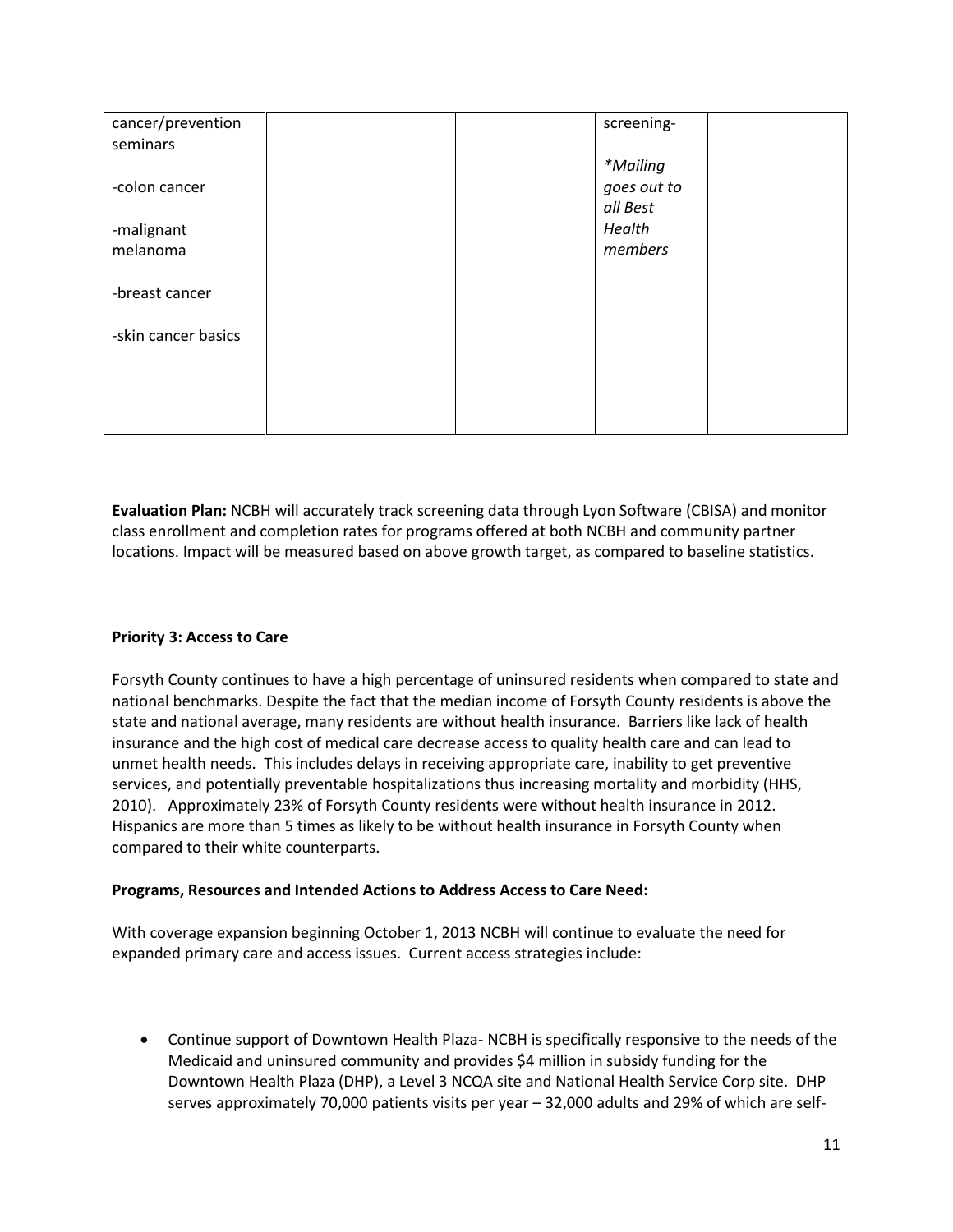pay; 20,000 are OB/GYN patients of which 51% are self-pay; and 18,000 are pediatric patients, 3% of which are self-pay. Many of the self-pay patients are managing chronic diseases such as diabetes, kidney failure and heart failure. DHP provides significant benefit to the community through the following initiatives: Collaboration with Northwest Community Care Network with onsite pediatric and internal medicine case manager; participation as a WIC site; provision of a community garden providing fresh vegetables and herbs to patients; hosting of a free food pantry to patients; offering a co-located mental health counselor for children in partnership with The Children's Home; and a co-located parent educator program in partnership with Imprints to help families address developmental delays in children. DHP also provides after hours clinic hours and serves as follow-up clinic for uninsured ED and inpatients served by the medical center.

- Continue to support the **"**Share the Health" FREE Health Fair at DHP this event provides free health screenings and other health-related services to adults and children regardless of age, insurance coverage, income level or immigration status. The health fair serves approximately 650 children and adults on an annual basis.
- Continue the hospital's financial assistance program and education to help uninsured individuals and families learn about enrollment in sources of insurance such as Medicaid, Medicare, CHIP, WIC and healthcare exchanges.
- Continue to support the DEAC Clinic at the Community Care Center whose mission is to provide free high quality health care to underserved individuals. Through this program, approximately 19,000 patients per year within the Piedmont Triad Area receive care. WFBH medical students provide free medical care once a week to the Community Care Center's uninsured patients. Services include:
	- $\circ$  Specialty nights including: cardiology, pulmonary, dermatology, sports medicine
	- o Blood work on-site and outside labs
	- o Free medications on-site
	- o Social services
	- o Mental health and STI screening
	- o Community wellness and prevention

#### **2013 Goal**

 Provide all individuals, regardless of ability to pay, an option for routine primary care and screenings.

**Anticipated Impact**

 Continued financial support of Downtown Health Plaza and congregational health programs leading to increased access to healthcare services.

#### **Priority Population**

Broader Community  $\Box$  Vulnerable Population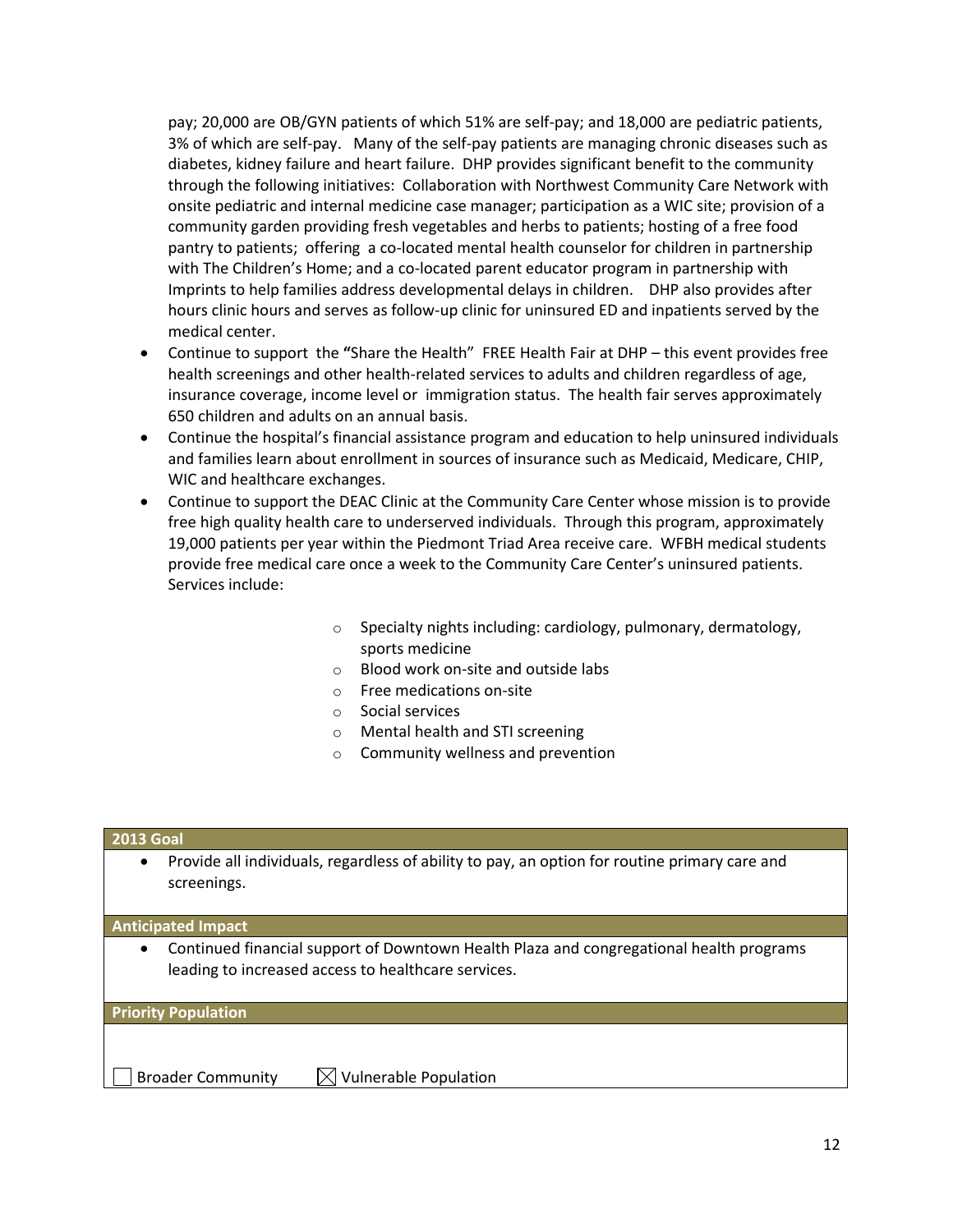| <b>Specific Action</b>                                                                                                                  | <b>Baseline</b>                                   | % Target                                                                                                                  | <b>Intervention</b>                                                                                                                                     | <b>Tactics</b> | <b>Collaborative</b>                                                             |
|-----------------------------------------------------------------------------------------------------------------------------------------|---------------------------------------------------|---------------------------------------------------------------------------------------------------------------------------|---------------------------------------------------------------------------------------------------------------------------------------------------------|----------------|----------------------------------------------------------------------------------|
|                                                                                                                                         |                                                   |                                                                                                                           | <b>Strategies</b>                                                                                                                                       |                | <b>Partners</b>                                                                  |
| Contribute to county<br>wide efforts to<br>enroll uninsured<br>residents in Health<br>Exchanges/Medicaid<br>at Downtown Health<br>Plaza | 23%<br>uninsured<br>adults<br>(Forsyth<br>County) | 25% of<br>approximately<br>4,000 patients<br>in Year 01 who<br>meet criteria                                              | 1.1 Ensure<br>uninsured<br>patients treated<br>at the DHP are<br>aware and<br>receive<br>assistance in<br>enrolling in the<br>Health<br>Exchanges/Medic |                | Legal Aide of<br><b>NW North</b><br>Carolina<br>Department of<br>Social Services |
| Ensure Uninsured<br>patients retain<br>access to care<br>through DHP                                                                    | 9,000<br>persons                                  | Steady state-<br>possible<br>reduction given<br>increased<br>enrollment<br>efforts in<br>Health<br>Exchanges/Me<br>dicaid | aid<br>2.1 Ensure<br>uninsured<br>patients receive<br>follow-up care<br>post ED visits and<br>inpatient<br>admissions                                   |                |                                                                                  |

**Evaluation Plan:** NCBH will accurately track the number of uninsured residents served at Downtown Health Plaza and the Deac clinic along with the number of residents served through the FaithHealthNC congregational health promoters through Lyon Software (CBISA). Impact will be measured based on above growth target, as compared to baseline statistics.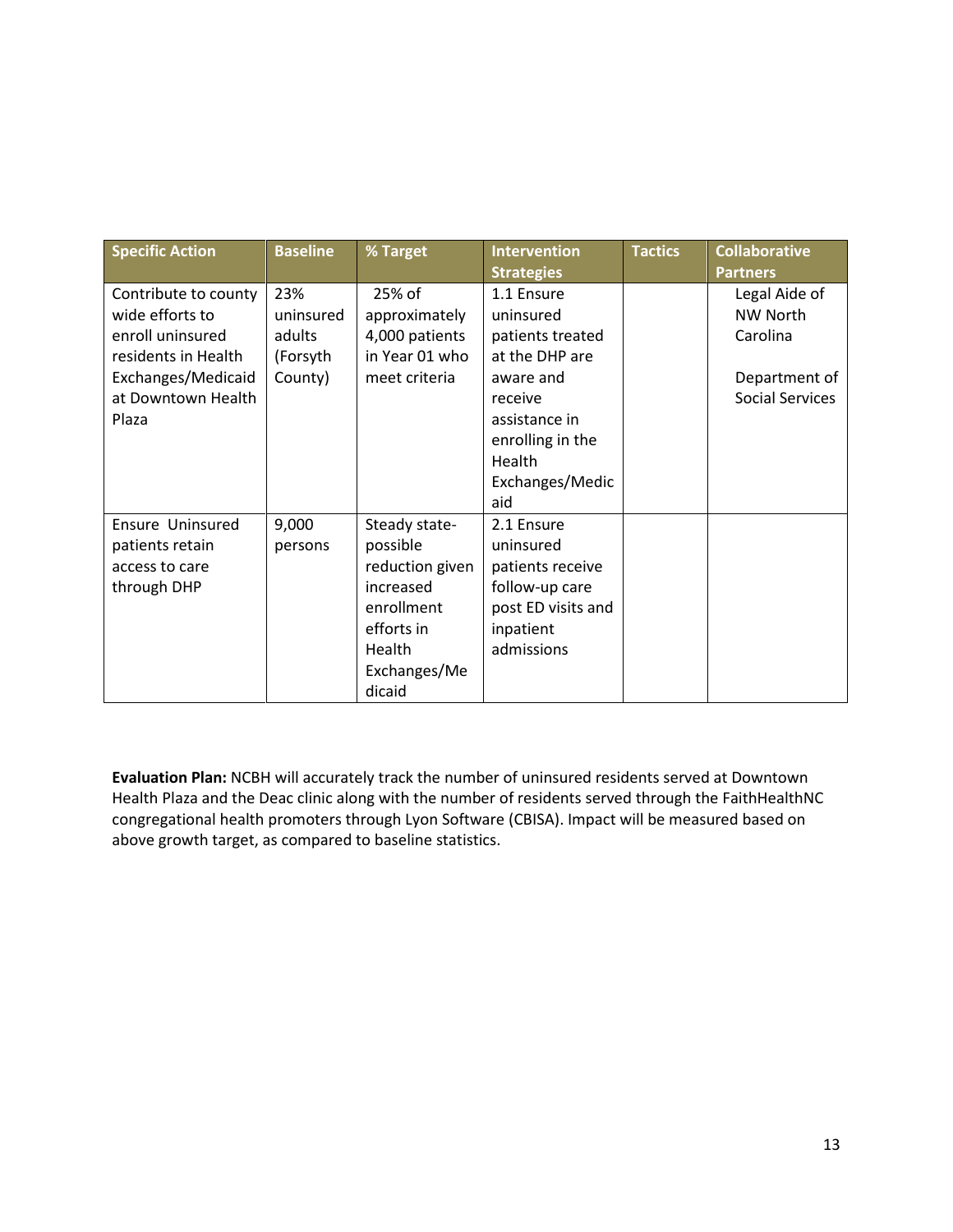## **Priority 4: Behavioral Health**

The 2011 Community Stakeholders Interview (CSI), conducted between March and June 2011 revealed that stakeholders in multiple organizations across the county identified mental health issues as major challenges for residents. Stakeholders stated there were gaps in service for addressing mental health issues. When asked what was perceived to be the major health related problem in Forsyth County, the category of "Mental Health Issues; Lack of Mental Illnesses Services" ranked second highest along with "Chronic Illnesses."

**Programs, Resources and Intended Actions to Address Access to Care Need:** NCBH recognizes the overlap of mental, medical and social disparities and the important role of behavioral health in treating the whole person. NCBH will continue to support the following programs and activities:

- Continue to Support CareNet- Provides mental health screenings and services to the uninsured and underinsured across a broad region. This includes integrated behavioral health services at five clinics located in Forsyth County and surrounding areas.
- Continue the development of a community based behavioral health ED care strategy in collaboration with Forsyth Medical Center and Northwest Community Care Network. NCBH is working on the development of an ED care plan for those patients that are "shared" between both facilities; strategies include- increased ease of access for Centerpointe LME (the local mental health agency) employees on the NCBH psych unit & in the ED; potential housing options for the homeless; after hours telephone protocols; community pharmacies; and development of a wet shelter for substance abuse issues.
- Continue to support the implementation of a behavioral health pilot project in NCBH primary care community practices. In partnership with Northwest Community Care Network, three primary care practices- Peace Haven; Family Medicine Foothills and Wilkes are targeted. The pilot funds a full time Care Ambassador to screen for substance abuse issues as part of his primary care medical home and a referral for services when a need is identified. The pilot began January 2013 and to date has screened over 800 patients.
- Continue to support the "Homeless Opportunities & Treatment (HOT) Project" with Samaritan Ministries. NCBH provides staffing support to a mental health clinic designed to help homeless people stabilize their mental health. The HOT project provides free medication and counseling to a primarily uninsured population.
- Continue to support the CarePlus population management model for dually eligible Medicare and Medicaid patients to treat and manage behavioral health in coordination with chronic disease management. This model is in partnership with Centerpointe and Northwest Community Care Network.
- Continue to support an annual community conference "Bringing Advance Care Planning: New Initiative for North Carolina". The annual conference on patient-centered advance care planning is designed to educate and engage physicians, nurses, social workers, clergy and other health professionals on engaging patients in advance care planning as part of a coordinated/comprehensive system of care.
- Continue to support the DHP initiative to collaborate with the Kate B. Reynolds Foundation, Centerpointe and Daymark to move toward an integrated behavioral healthcare model.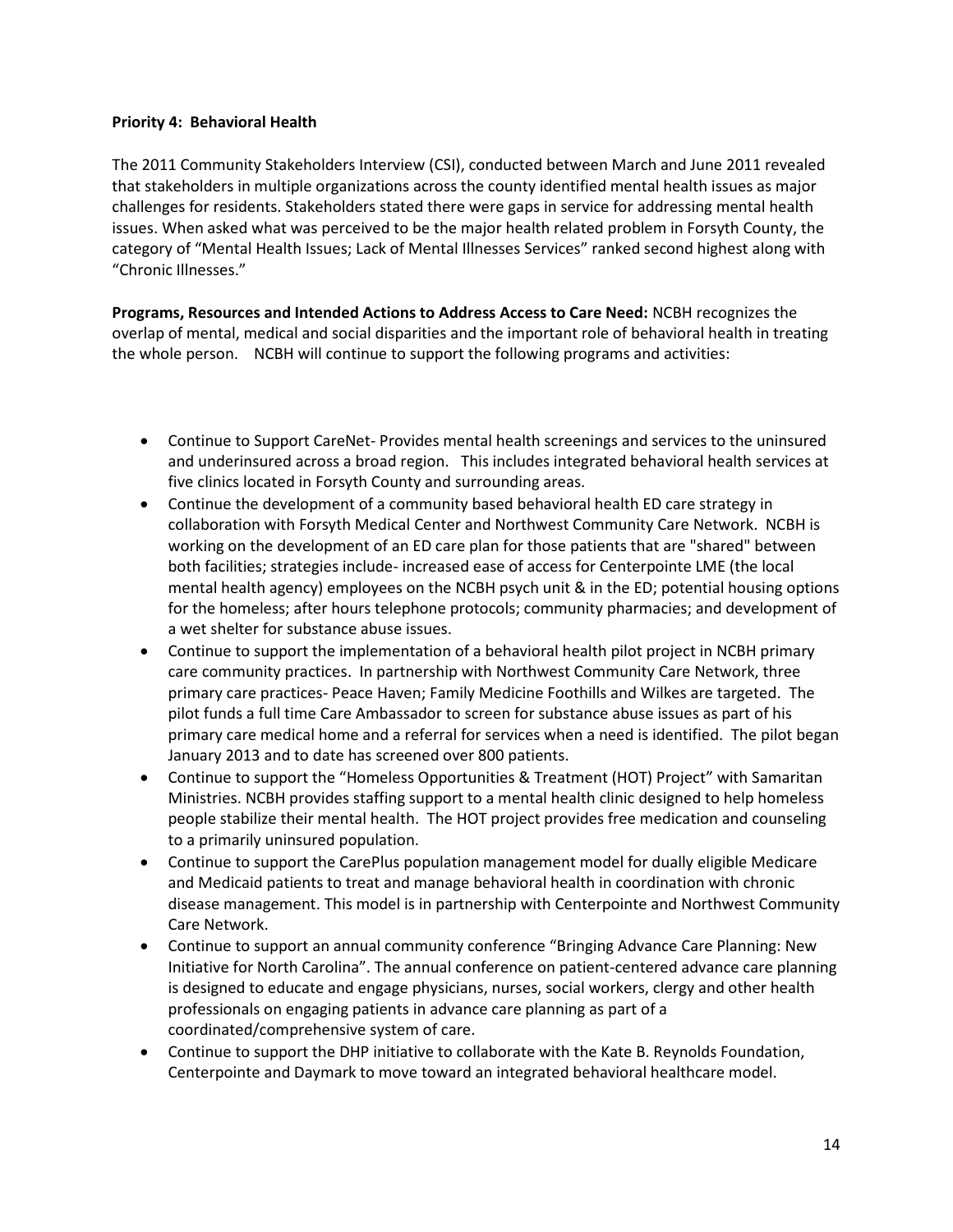## **2013 Goal**

Provide all individuals, regardless of ability to pay, access to mental healthcare.

## **Anticipated Impact**

- Increase the number of individuals utilizing CareNet services.
- Increase the number of patients at primary care practices and Downtown Health Plaza providing behavioral health screening and treatment.

#### **Priority Population**

Broader Community  $\Box$  Vulnerable Population

| <b>Specific Action</b>                                                                                                                                                              | <b>Baseline</b>                                                               | % Growth<br><b>Target</b>            | <b>Intervention</b><br><b>Strategies</b>                                                                                                   | <b>Tactics</b>                                             | <b>Collaborative Partners</b>                                                |
|-------------------------------------------------------------------------------------------------------------------------------------------------------------------------------------|-------------------------------------------------------------------------------|--------------------------------------|--------------------------------------------------------------------------------------------------------------------------------------------|------------------------------------------------------------|------------------------------------------------------------------------------|
| CareNet<br>encounters<br>-#/% Uninsured<br>-#/% Medicaid                                                                                                                            | 38,948<br>encounters<br>6,041 people<br>Medicaid=762<br>persons<br>Uninsured- | 39.6%<br>increase in<br>clinic hours | 1.1 Increase<br>the number<br>of total clinic<br>hours by<br>39.6% to<br>increase<br>access to<br>mental<br>health<br>services             |                                                            |                                                                              |
| DHP (inclusive of<br>CarePlus)<br>referrals for<br>mental health<br>services<br>*50% (5,000) of<br><b>DHP</b> internal<br>medicine patients<br>have a diagnosis<br>of mental health | 1,161 persons<br>2,500<br>(Medicaid/<br>Uninsured)                            | 5%                                   | 2.1 Identify<br>and increase<br>the number<br>of patients<br>(Medicaid<br>and<br>uninsured)<br>referred to<br>mental<br>health<br>services | 2.1.1. Targeted<br>outreach to<br>high risk<br>populations | Centerpointe<br>CareNET<br>Children's Home Inc.<br>School Health<br>Alliance |

**Evaluation Plan:** NCBH will accurately track the number of participants with community nurses services and congregational health promoters through Lyon Software (CBISA). Impact will be measured based on above growth target, as compared to baseline statistics.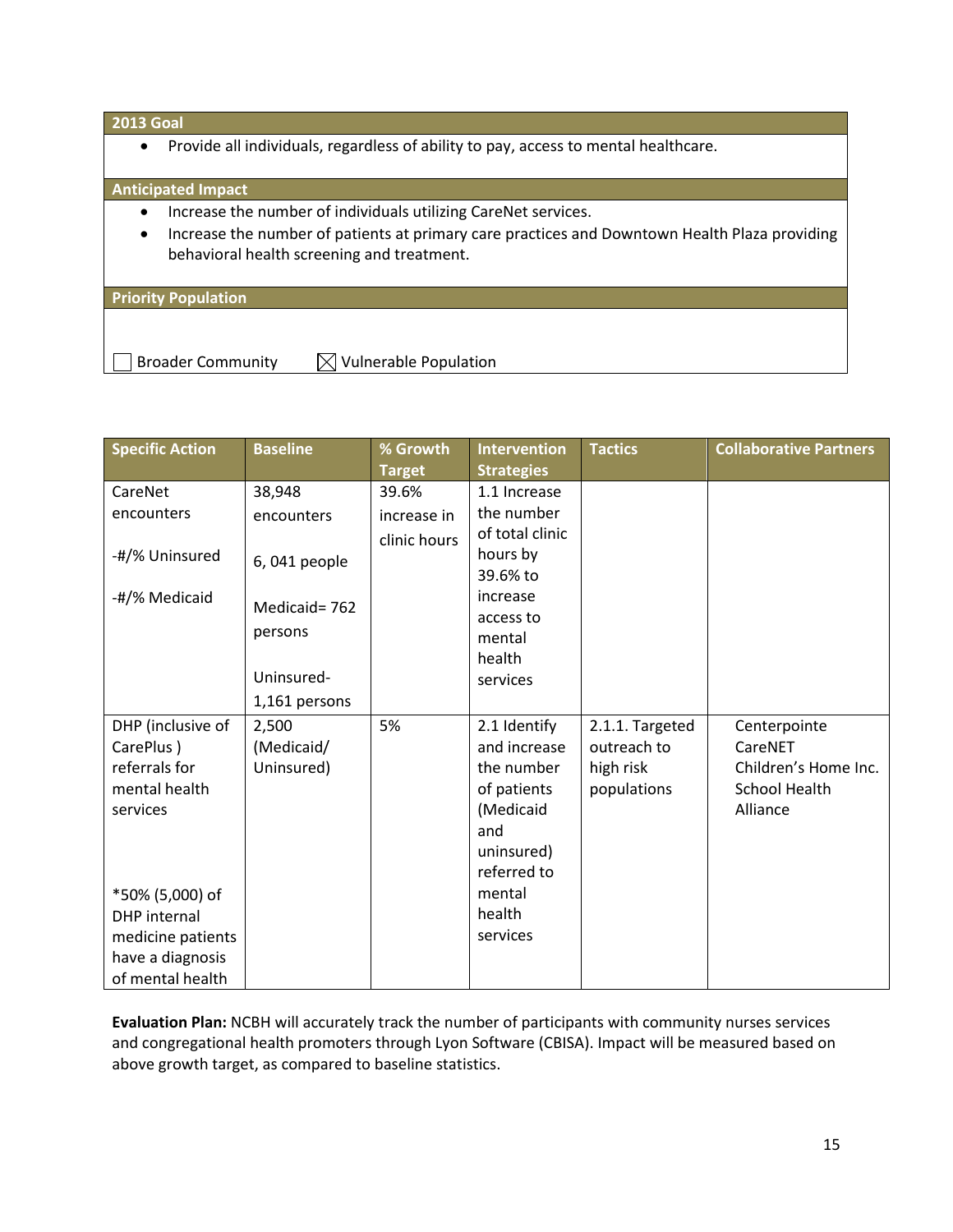## **Future Priorities and Strategy Development**

The North Caroling Baptist Hospital Foundation Board voted in June of 2013 to commit \$5 million over five years to the development of FaithHealth community strategy. This strategy is focused on building and aligning community health assets in our hospital's nineteen county region for the purpose of improving access and advancing health status. While this funding includes research and technical assistance across the hospital's service area, it has an explicit focus on the census tracts in Forsyth County where charity care is concentrated. These tracts are marked by racial and ethnic disparities as well as predictable patterns of poverty and exclusion from many kinds of provider systems, not just healthcare. The strategy efforts will include building collaborative relationships with other kinds of providers relevant to the social determinants of health, including those faith congregations that are often the primary source of trust and street level access in these difficult neighborhoods. The funding locally includes resources for training and deploying part time community health workers drawn from the hospital's lower-wage employees (i.e. environmental staff), who live in and are familiar with the targeted neighborhoods. This strategy will not be targeted narrowly at the priority disease conditions identified in the CHNA, but rather will be relevant to all of them. As always, the hospital will develop and implement the FaithHealth strategy in tight alignment with the community partners including the Department of Public Health.

## **B. Needs NCBH will not address**

Maternal & Infant Health was not included in NCBH's top four prioritized health needs in its current CHNA because the hospital does not deliver babies in Forsyth County. Except in emergency situations, infants are delivered at Forsyth Medical Center, a tax exempt hospital located in Forsyth County. The Medical Center does collaborate with Forsyth Medical Center by staffing their obstetric department with Wake Forest University Health Sciences faculty and hospital residents. In addition, the Medical Center participates in the Infant Mortality Task force sponsored by the Forsyth County Health Department.

NCBH chose not to pursue Social Disparities as a significant priority due to the need to focus resources on programs and activities that directly impact patient care as part of the hospital's mission. Social disparities are of communitywide concern and NCBH participates in a variety of community task forces to include the HEAT (Health Equity Action Team) coalition sponsored by the Health Department and chaired by Dr. Sylvia Flack of Winston Salem State University. NCBH also supports the work of the Maya Angelou Center for Health Equity and Wake Forest Public Health Sciences, both of which study social disparities and focus on conducting translational research to impact population health, developing sustainable and mutually beneficial community partnerships and delivering educational initiatives to diversify the clinical, biomedical and public health workforce.

Substance Abuse is also not directly addressed as a prioritized health need for NCBH although significant overlap of interventions and services occur within the Behavioral Health priority area. Substance abuse prevention and intervention efforts are led by Center Point, which oversees mental health, substance abuse and developmental disability services in Davie, Forsyth, Rockingham and Stokes counties. It is important to note that Center Point is a partner with the DHP CarePlus pilot for high risk patient.